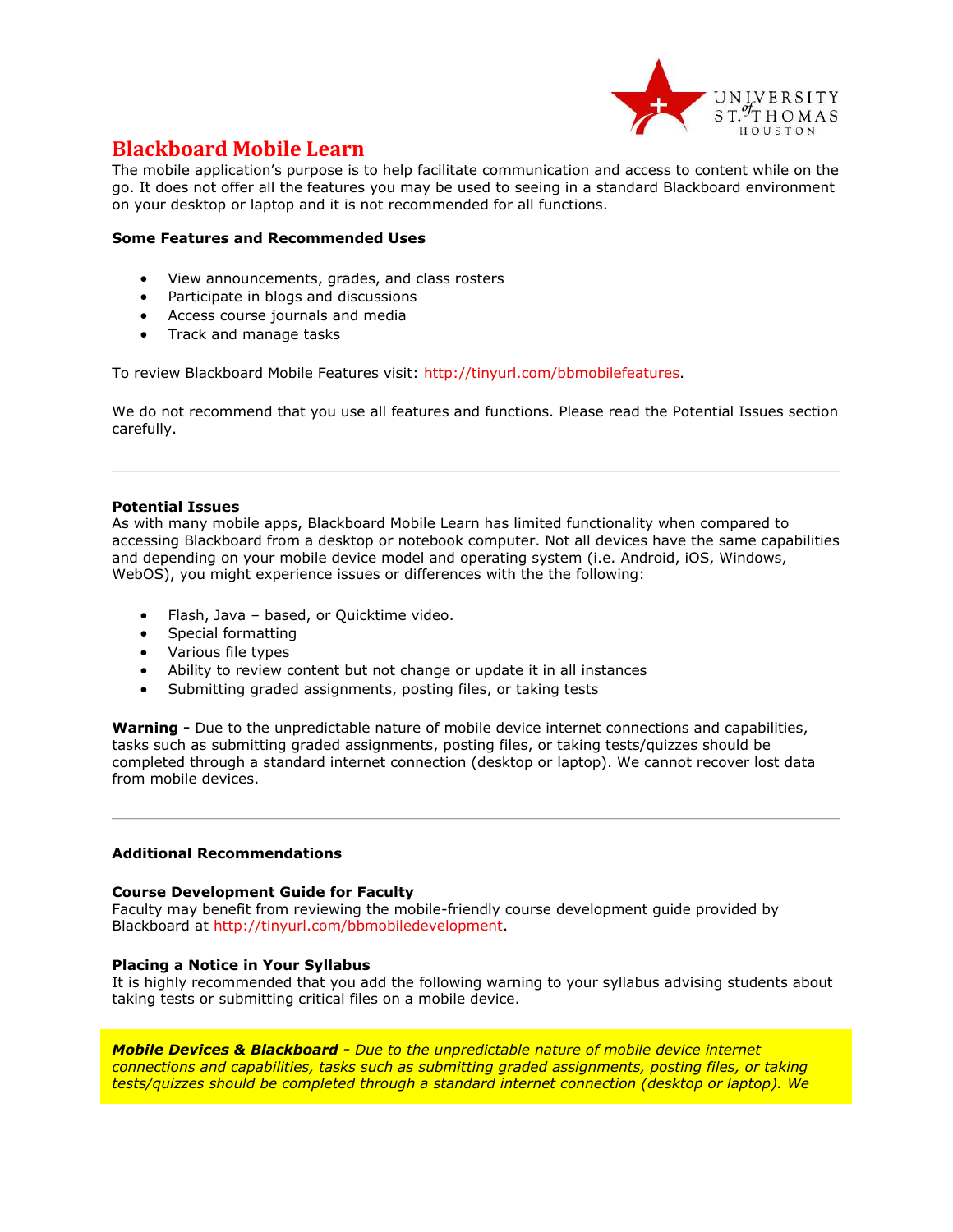

*cannot recover lost data from mobile devices.*

#### **Text Notice for Media Files**

To accommodate the smaller screen real-estate available in iOS (Apple) devices, all embedded media (including photos, videos, among others) are stripped out of all content, with no warning to the user. We recommend that a text warning be included above or below the embedded media to alert the user that there should be a photo/video/audio file visible. This ensures the user is aware that there is content that they may be missing on their mobile device.

Media files that have been "attached" rather than "embedded" MAY be playable in Blackboard Mobile Learn.

#### **Installing Blackboard Mobile Learn**

**Warning** - Due to the unpredictable nature of mobile device internet connections and capabilities, tasks such as submitting graded assignments, posting files, or taking tests/quizzes should be completed through a standard internet connection (desktop or laptop). We cannot recover lost data from mobile devices.

**Step 1 -** Install the App - Search for "Blackboard Mobile Learn" in your app store and install as you would any other mobile application.

- **[Google Play \(](https://play.google.com/store/apps/details?id=com.blackboard.android)formerly Android Marketplace)**
- [BlackBerry App World](http://appworld.blackberry.com/webstore/content/11214/)
- **•** [iTunes App Store for iPad](http://itunes.apple.com/us/app/blackboard-mobile-learn/id364252826?mt=8oard-mobile-learn/id364252826?mt=8)
- **•** [iTunes App Store for iPhone and iPod Touch](http://itunes.apple.com/us/app/blackboard-mobile-learn-for/id376413870?mt=8)
- [Palm webOS Store](https://developer.palm.com/appredirect/?packageid=com.blackboard.app.mobilelearn)

**Step 2 -** Find UST on Bb Mobile Learn - Once Blackboard Mobile Learn is installed a search launch the app and a search bar will appear. Search for "University of St. Thomas" in the search bar and select "University of St. Thomas - Houston"

**Step 3 -** Log In - Log in with your CeltID and password that you normally use to access Blackboard\*, email and myStthom. You should then have access to any Blackboard enabled classes through the app.

Note: If your classes are not set up to be Blackboard enabled they will not be listed. Contact your instructor to discuss Blackboard access for your classes.

To view demos for the various device platforms visit:<http://tinyurl.com/bbmobiletutorial>